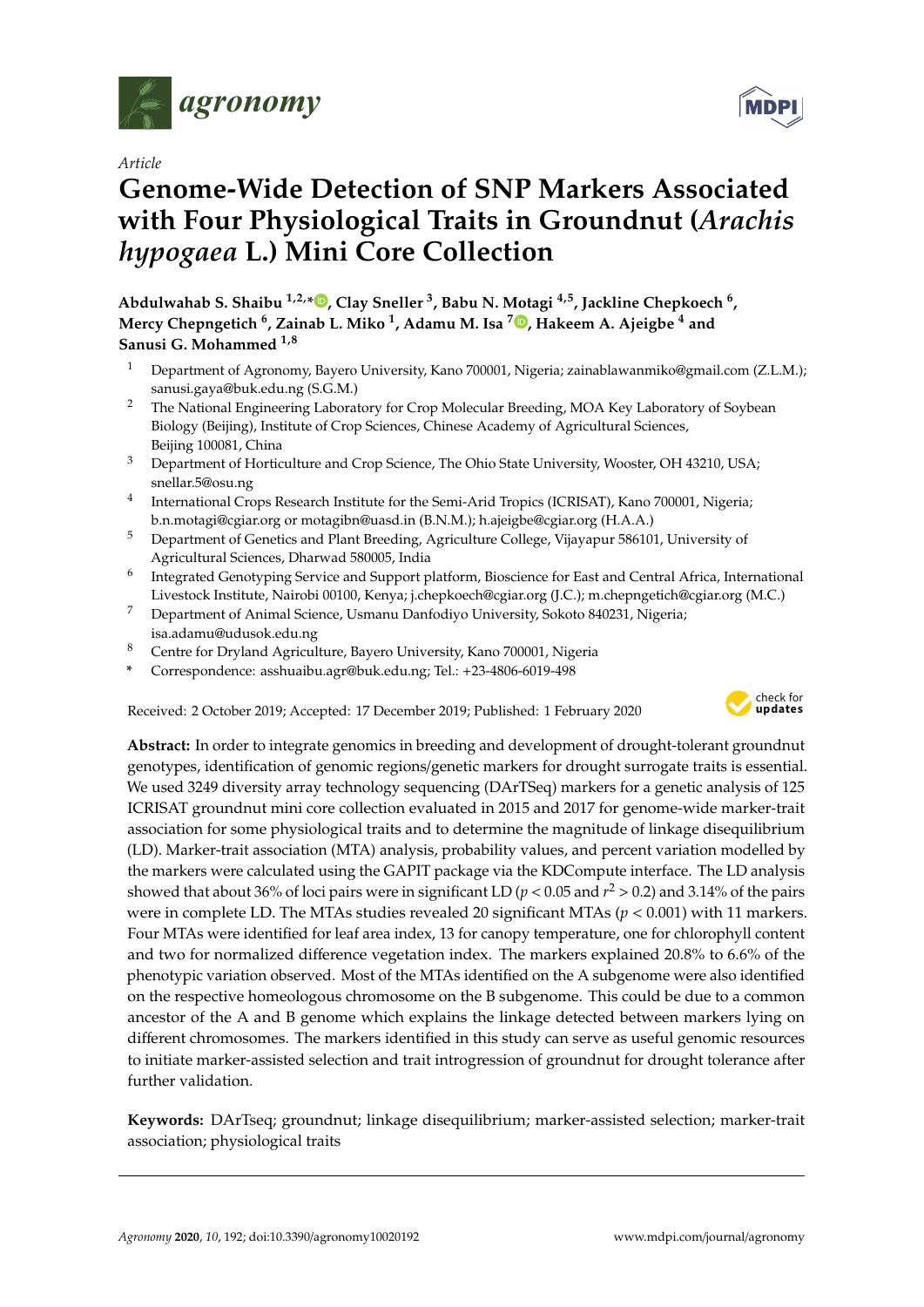## **1. Introduction**

Groundnut or peanut (*Arachis hypogaea* L.) is an important food legume grown worldwide and is a rich source of protein for both humans and animals. Groundnut seed contains high-quality edible oil (50%), easily digestible protein (25%), and carbohydrate (20%) [\[1\]](#page-11-0). The crop was grown on 27.9 million hectares worldwide with a total production of 47.1 million metric tons [\[1\]](#page-11-0).

Developing countries account for 96% (26.8 million hectares) of groundnut areas and 92% of the global production with the semi-arid tropics (SAT) region cultivating about 90%. Despite the developing countries being the largest producers of groundnut, the average yield per hectare (China, 2490 kg ha−<sup>1</sup> and Nigeria 840 kg ha<sup>-1</sup>) is low when compared to the United State of America (3673 kg ha<sup>-1</sup>) [\[1\]](#page-11-0). Climate change is a major threat to groundnut yield and quality in the SAT regions. Among the factors contributing to low yield, drought adversely affects the crop's performance [\[2\]](#page-11-1). Shortage in the amount and distribution of rainfall in SAT regions has increased in the recent past thereby exacerbating climate risks including crop failures [\[3\]](#page-11-2). Drought stress has an adverse influence on water relations, photosynthesis, mineral nutrition, metabolism, growth and yield of groundnut [\[4\]](#page-11-3). Plants, being sessile, have evolved specific acclimation and adaptation mechanisms to respond to and survive short-long-term drought stresses [\[4\]](#page-11-3). Some physiological responses that allow adaptation to water deficit include root traits, stomatal conductance, SPAD (Soil Plant Analysis Development) chlorophyll meter reading, leaf area, and canopy temperature and are important measures for the agronomic response of yield under moisture stress [\[5\]](#page-11-4). Chlorophyll content and fluorescence parameters determine the integrity of the internal apparatus for photosynthesis and provide a precise platform for detection and quantification of plant tolerance to drought stress [\[6\]](#page-11-5) and were speculated as a useful indicator for photosynthetic capacity in groundnut [\[7\]](#page-11-6). Canopy temperature (CT) was reported to be a marker for drought tolerance through its negative correlation with transpiration cooling and carbon dioxide exchange rate [\[8\]](#page-11-7). Genotypes that maintain cooler canopies under stress conditions possess a high potential for water stress tolerance and high yield [\[8\]](#page-11-7). Healthy vegetation measured by normalized difference vegetative index (NDVI) under drought conditions correlates to high photosynthetic potential and yield of groundnut [\[8\]](#page-11-7). Drought reduces leaf area by constraining mitosis, cell proliferation, leaf expansion and carbohydrate supply [\[9\]](#page-12-0) and genotypes with wider leaf areas under water stress have the capacity for high photosynthesis. These drought surrogate traits are adaptation mechanisms used by groundnut (and other crops) to survive drought conditions [\[8\]](#page-11-7).

In order to integrate genomics in breeding and development of drought-tolerant groundnut genotypes, identification of genomic regions associated with drought tolerance traits is essential. With the advent of genomic tools, marker-assisted breeding (MAB) has been deployed to enhance the efficiency of the selection of target traits in groundnut [\[6](#page-11-5)[,10](#page-12-1)[–13\]](#page-12-2). Very few informative and good quality single nucleotide polymorphism (SNP) markers are available in groundnut in contrast to the availability of thousands of simple sequence repeats (SSRs) [\[12\]](#page-12-3). However, SNPs can be more easily generated than SSRs and are usually preferred due to low cost. In recent times, restriction site-associated DNA sequencing (RADseq) [\[14\]](#page-12-4) and genotyping by sequencing (GBS) [\[15\]](#page-12-5) methods have allowed researchers to identify and genotype thousands of SNPs in plants. Diversity Arrays Technology (DArT), which is based on genome complexity reduction and SNP detection through hybridization of PCR fragments [\[16\]](#page-12-6) has been used in genome-wide association studies (GWAS), construction of dense linkage maps and mapping quantitative trait loci (QTL) [\[10](#page-12-1)[,17–](#page-12-7)[19\]](#page-12-8). DArTseq is used for SNP discovery and genotyping, which enables considerable discovery of SNPs in a wide variety of non-model organisms and provides measures of genetic divergence and diversity within the major genetic groups that comprise crop germplasm [\[16\]](#page-12-6). The DArTseq technology from DArT produces data on bi-allelic SNP markers as well as the older dominant DArT markers. GWAS has lent itself to extensive application in genome-environment and genome-phenotype association mapping to identify loci of local adaptation and stress conditions in crops. The GWAS approach begins with phenotyping traits of interest followed by a forward genetic analysis to identify loci and candidate genes [\[20\]](#page-12-9) by marker-trait association (MTA); approach adopted in the present study [\[21,](#page-12-10)[22\]](#page-12-11). GWAS has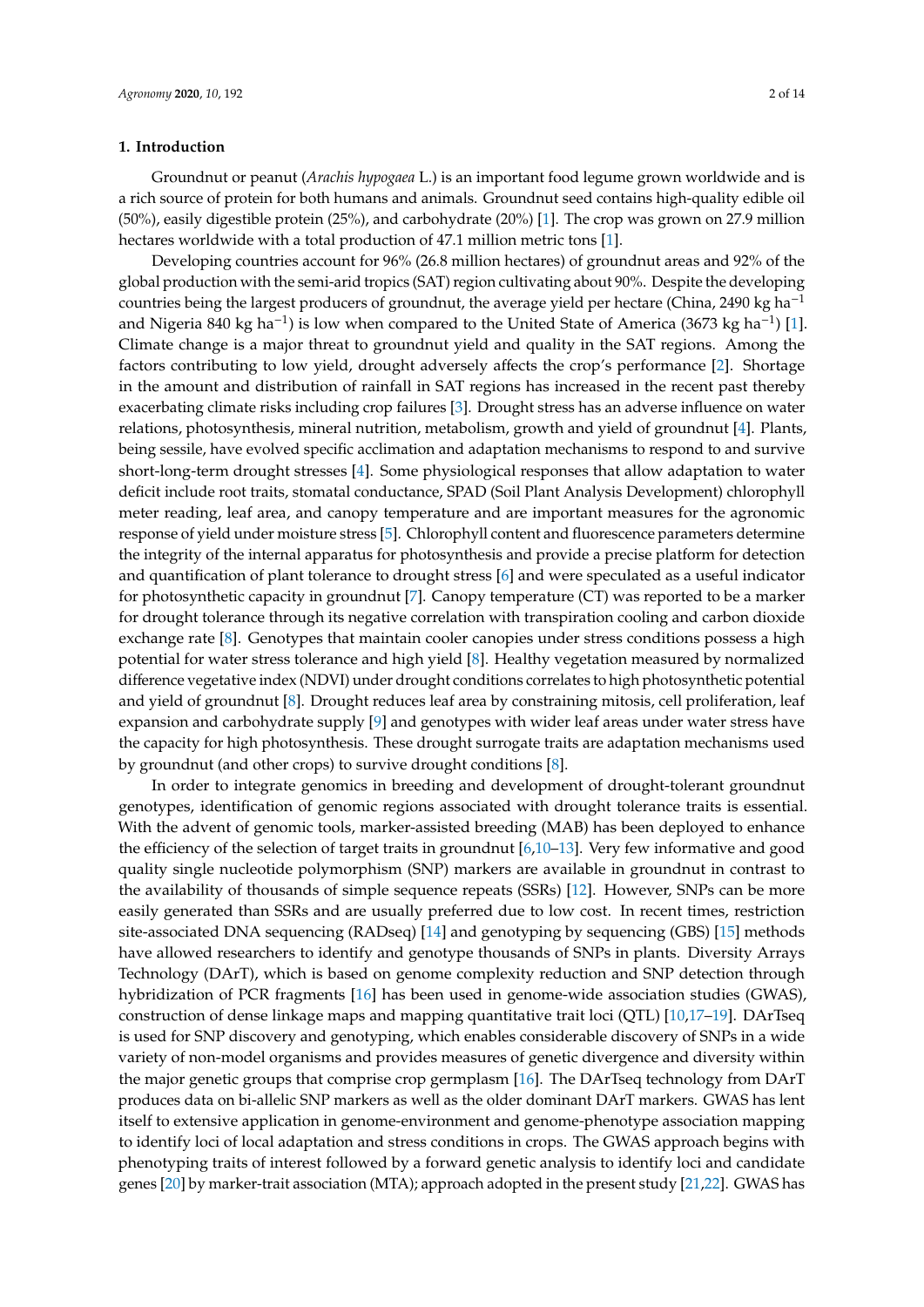improved the identification of MTA with genomic regions by utilizing natural populations without the need for making large numbers of combinations from bi-parental mating. Furthermore, the magnitude of linkage disequilibrium (LD) present in genetic resources is important prerequisites to deduce the genetic makeup, composition and genomic predictions of traits of interest during selection [\[23\]](#page-12-12). Linkage disequilibrium per se could also be used as a predictor of the resolution at which significant genomic regions with influence on traits can be detected through marker-trait-association analysis [\[23\]](#page-12-12).

Plant genetic resources are widely used in breeding programs for imparting resistance to various stresses [\[24](#page-12-13)[,25\]](#page-12-14). Over the years, large numbers of groundnut accessions have been evaluated for resistance to biotic and abiotic stresses [\[25\]](#page-12-14). However, considering the available large number of groundnut accessions available in gene banks (>15,000), many precious accessions might not get evaluated for traits of interest, as it is cumbersome to screen such a huge collection under field conditions. Hence, researchers have developed core [\[26\]](#page-12-15) and mini core collections [\[27\]](#page-12-16) of groundnut that represent the genetic variability of the entire collection and serve as handy germplasm sets for evaluating important biotic and abiotic stresses. The selection of resistant sources through systematic screening of mini core collection accessions is in practice for infusing genetic diversity [\[24\]](#page-12-13). The International Crops Research Institute for the Semi-Arid Tropics (ICRISAT) evaluated 184 accessions of the mini core collections which led to the identification of some accessions with high SPAD chlorophyll meter reading (SCMR) [\[28\]](#page-12-17) and the accessions are currently being utilized in the breeding program for drought tolerance.

The development of climate-smart and stable groundnut varieties will assist in meeting the growing demands of the increasing population against the threats of climate change. Identification of genetic markers that are linked to important traits affected by climate change in groundnut is needed for a reliable approach to the development of new varieties. In this study, SNP markers were used for the genetic analysis of a groundnut mini core collection from ICRISAT for a genome-wide marker-trait association for some physiological traits associated with drought tolerance and to determine the magnitude of LD present in the genetic resource.

## **2. Materials and Methods**

# *2.1. Plant Materials and Phenotyping*

The research was carried out in the research field of ICRISAT located at Minjibir (Latitude  $12^{\circ}19'$ N and Longitude  $8°63′$  E) in 2015 and Bayero University, Kano (BUK, Latitude  $11°58′$  N and Longitude 8°25' E) in 2017; both locations in Sudan Savanna of Nigeria. The long term means annual rainfall of both locations is about 800 mm, and; variations about this value is up to ±30%. The recorded weather information is presented in Figure S1a,b for Minjibir and BUK, respectively. The soil at Minjibir was typic Utipsamments and Typic Kanh aplustalf at BUK.

One hundred and twenty-five groundnut mini core accessions including five check varieties were evaluated using  $25 \times 5$  randomized incomplete block design with three (3) replications. The description of the mini core collections along with the checks are presented in Table S1. The mini core collection was obtained from ICRISAT Kano and used in the current study based on seed availability. Sowing was done at Minjibir on 16 July 2015 and in BUK on 21 July 2017. Each plot in a replication consisted of a single row measuring 5 m in length with a row spacing of 0.75 m, plant distance of 0.1 m and 1 m alley between replications. Recommended specific practices for growing groundnut were strictly followed. A basal application of Nitrogen, Phosphorous, and Potassium was done to all plots at the rate of 20 N kg ha<sup>-1</sup>, 40 P<sub>2</sub>O<sub>5</sub> kg ha<sup>-1</sup> and 40 K<sub>2</sub>O kg ha<sup>-1</sup> at planting. Hand weeding was done using hoes at 3rd, 8th, and 12th weeks after sowing (WAS) to prevent weed infestation and competition between plants and weeds.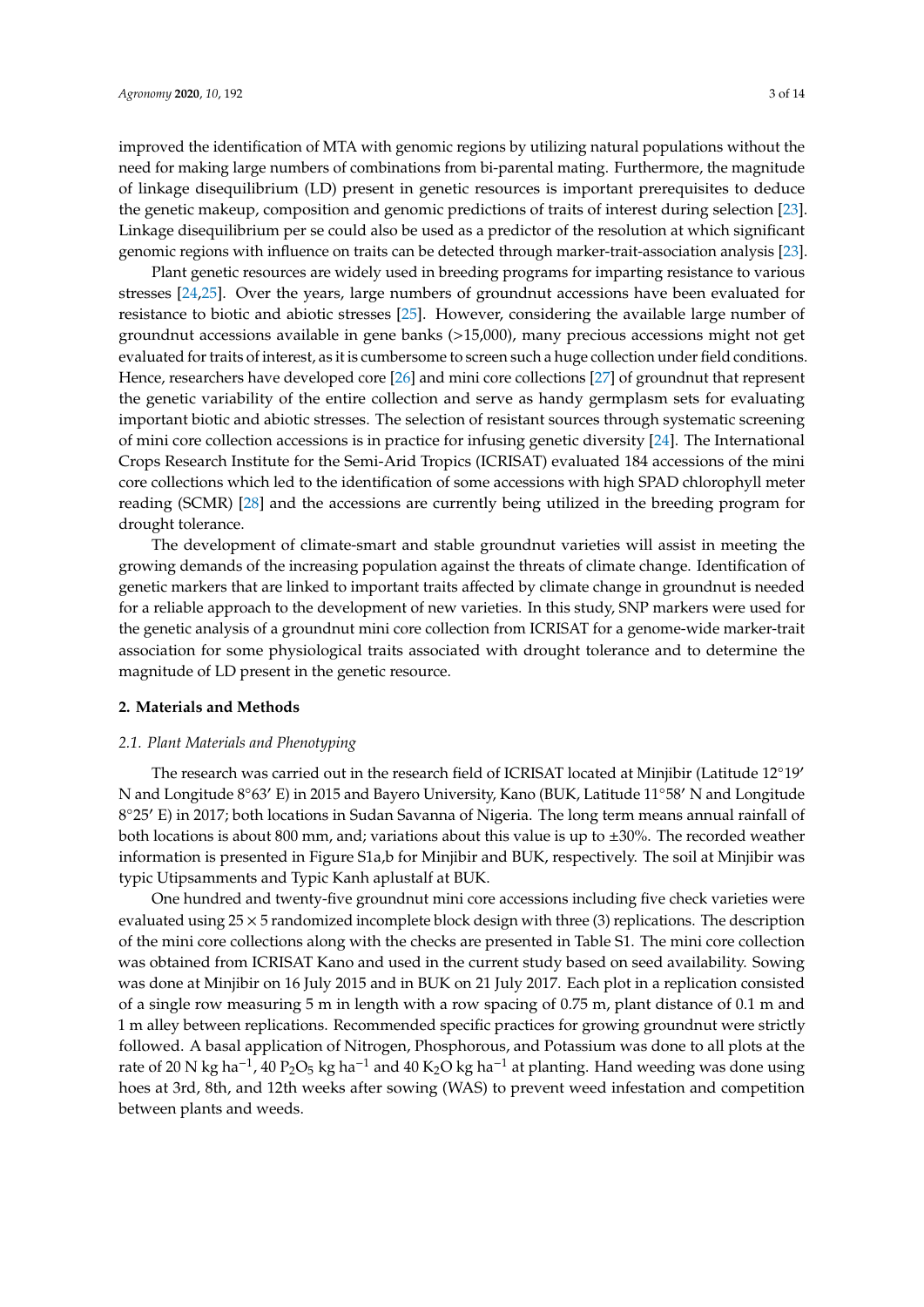Data was collected for canopy temperature (CT) using leaf thermometer (Meco IRT550 Infrared Thermometer, Sunshine instruments, Tamil Nadu, India), SPAD chlorophyll meter reading (SCMR) using SPAD 502 PLUS Chlorophyll meter (Spectrum Technologies, Inc., Aurora, IL, USA), normalized difference vegetative index (NDVI) using Hand Held optical sensor unit (Model 505 NTech Industries, Inc., Ukiah, CA, USA) and leaf area index (LAI) was measured by the use of Leaf Area Meter (ACCUPAR LP-80, Meter Group, Inc., Pullman, WA, USA). The data were collected at 60 WAS (peg formation stage) from five randomly selected plants in each plot.

#### *2.2. DNA Extraction and Genotyping*

Groundnut leaves were collected at 2 WAS into 96 deep well sample collection plates and sent to Integrated Genotyping Service and Support (IGSS) platform located at Biosciences Eastern and Central Africa (BecA-ILRI) Hub in Nairobi for Genotyping. The DNA extraction was done using the Nucleomag Plant Genomic DNA extraction kit. The genomic DNA extracted was in the range of 50–100 ng/ul. DNA quality and quantity were checked on 0.8% agarose. Libraries were constructed according to Kilian et al. [\[29\]](#page-13-0). DArTSeq complexity reduction method through digestion of genomic DNA and ligation of barcoded adapters was done followed by PCR amplification of adapter-ligated fragments. Libraries were sequenced using Single Read sequencing runs for 77 bases. Next-generation sequencing was carried out using Hiseq2500. The DArtSeq protocol was executed according to Kilian et al. [\[29\]](#page-13-0).

The IGSS platform uses a GBS DArTseq<sup>TM</sup> technology, which provides rapid, high quality, and affordable genome profiling, even from the most complex polyploid genomes. DArTseq markers scoring was achieved using DArTsoft version 14, which is an in-house marker scoring pipeline based on algorithms. Two types of DArTseq markers were scored, SilicoDArT markers (scored as present or absent; 1, 0) and biallelic SNP markers which were both scored for the presence of the reference allele, the alternative allele, or both. In the genomic representation of the sample, both SilicoDArT markers and SNP markers were aligned to the reference genomes of *Arachis duranensis* (V14167, A-genome ancestor) and *A. ipaensis* (K30076, B-genome ancestor, https://[www.peanutbase.org](https://www.peanutbase.org/)/) to identify chromosome.

#### *2.3. Data Analysis*

The analysis of phenotypic data was done to obtain the best linear unbiased prediction (BLUP) values for each accession by fitting the following mixed linear model in the *R* "lme4" package.

$$
y_{ijk} = u + g_i + e_j + r(e)_{jk} + g e_{ij} + error_{ijk}.
$$
 (1)

where *g*<sup>i</sup> is the effect of the *i*th line, e<sup>j</sup> is the effect of the *j*th environment, *r*(*e*)jk is the effect of the *k*th replication nested in the *j*th environment, *ge*ij is the genotype by environment interaction and *error*ijk is the error associated with each observation. The analysis was run in *R* with the lme4 package [\[30\]](#page-13-1).

Entry means broad-sense heritability was calculated as:

$$
H^2 = \frac{\sigma_g^2}{\sigma_g^2 + \frac{\sigma_{ge}^2}{e} + \frac{\sigma_{error}^2}{re}}
$$
 (2)

where  $\sigma_g^2$  is the variance among lines,  $\sigma_{ge}^2$  is the genotype by environment interaction variance,  $\sigma_{error}^2$  is the error variance, *r* is the number of replications, and *e* is the number of environments. The phenotypic correlation between traits was also determined.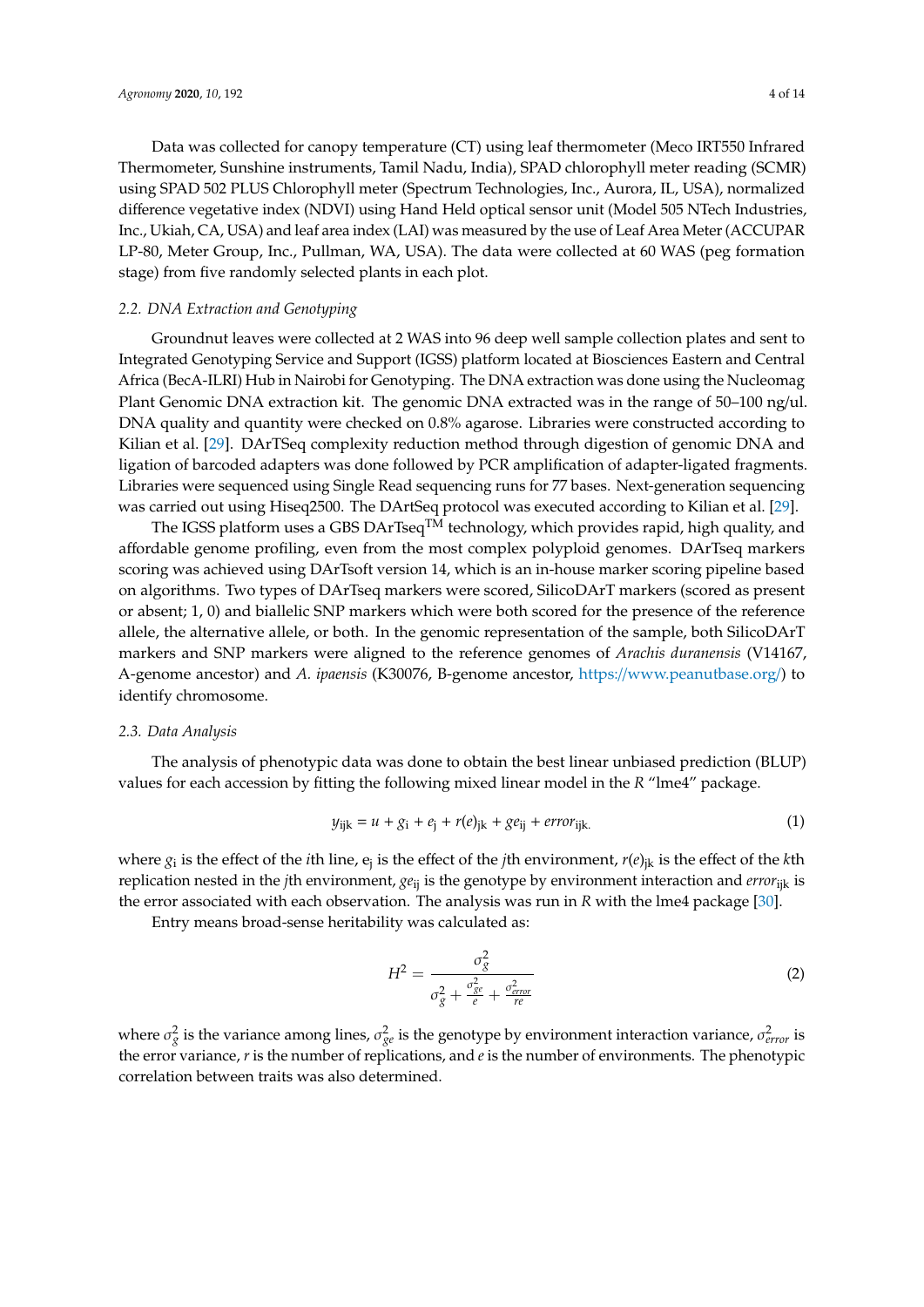Polymorphism information content (PIC) and principal component analysis (PCA) were carried out on the genotypic data using KDCompute. The unweighted pair-group method was used to cluster the accessions into a dendrogram. The parameter *r* <sup>2</sup> was used to estimate LD between SNPs on each chromosome via the software package TASSEL 5.0 [\[31\]](#page-13-2). Marker-trait association analysis, probability values, and percent variation modelled by both SilicoDArT and biallelic SNP markers were calculated using the GAPIT package via the KDCompute interface (https://[kdcompute.igss-africa.org](https://kdcompute.igss-africa.org/kdcompute/home)/kdcompute/ [home\)](https://kdcompute.igss-africa.org/kdcompute/home). The GWAS threshold for the significant marker-trait association was  $p < 0.001$  without multiple testing correction due to the small population size used in the present study. The first three principal components and the relationship matrix were included in the model to account for population structure. SNPs with minor allele frequency (MAF) of <5% and missing data >20% were excluded from the analyses. Missing values were imputed using the choice of the nearest neighbor algorithm using TASSEL 5.0 [\[31\]](#page-13-2).

#### **3. Results**

## *3.1. Phenotypic Evaluation*

The results of the phenotypic evaluations showed highly significant differences ( $p < 0.01$ ) between lines for CT, SCMR, and NDVI but no significant genetic variation for LAI (Table [1\)](#page-4-0). The interaction between lines and the environment was significant (*p* < 0.01) only for SCMR (Table [1\)](#page-4-0). The heritability of the traits was moderate to high except for LAI that had a low heritability (0.03) (Table [1\)](#page-4-0). The four traits were normally distributed (Figure S2). The phenotypic correlation of SCMR with LAI and CT was negative and non-significant but was positive with NDVI. Among the mini core collections, ICG 9926 had the highest CT (38.03 °C) while some collections like ICG 1569, ICG 7190, ICG 12672, ICG 81, ICG 14106, and ICG 442 had CT that ranged from 37.67 °C–37 °C (Table S1). The lowest CT was recorded by ICG 1668 (24.1 ◦C) followed by ICG 76 (25 ◦C), ICG 1274 (25.1 ◦C), ICG 7437 (25.5 ◦C) and ICG 10092 (25.7 ◦C). For LAI, ICG 8567 had the highest LAI of 4.6 followed by ICG 9809 with LAI of 4.05 while ICG 11426 had the lowest LAI of 0.61. ICG 7483 had the highest SCMR of 55.43 followed by ICG 7243 with 55.03. The highest NDVI reading was recorded by ICG 3055 (0.82) followed by ICGs 7897 and 3126 both having readings of 0.81. The lowest NDVI reading of 0.45 was recorded by ICG 9449 (Table S1). A negative and significant correlation was observed between CT and LAI as well as CT with NDVI. The correlation between LAI and NDVI was negative and non-significant (Table [2\)](#page-5-0). A cluster analysis on the accessions based on the geographical origin of the accessions revealed two groups with group two having sub-group 2A and 2B (Figure [1\)](#page-5-1).

|  |  |  |  |  |  | Table 1. Mean squares of four physiological traits of groundnut mini core collections. |
|--|--|--|--|--|--|----------------------------------------------------------------------------------------|
|--|--|--|--|--|--|----------------------------------------------------------------------------------------|

<span id="page-4-0"></span>

| df<br><b>Effect</b>        |     | Canopy<br>Temperature | <b>Leaf Area</b><br>Index | <b>SPAD Chlorophyll</b><br><b>Meter Reading</b> | <b>NDVI</b> |
|----------------------------|-----|-----------------------|---------------------------|-------------------------------------------------|-------------|
| Rep (Environment)          | 2   | 679.62                | 7.28                      | 18.73                                           | 0.47        |
| Environment                |     | 4820.38 **            | $54.69**$                 | 7149.59**                                       | $13.81**$   |
| Lines                      | 124 | $7.82**$              | 0.66                      | $49.14**$                                       | $0.43**$    |
| Environment $\times$ Lines | 124 | 7.69                  | 0.49                      | $26.09**$                                       | 0.001       |
| Error                      | 248 | 7.25                  | 0.84                      | 15.42                                           | 0.02        |
| Heritability               |     | 0.22                  | 0.03                      | 0.55                                            | 0.25        |

\*\* = significant at 0.01 level of probability.  $df = degree of freedom$ .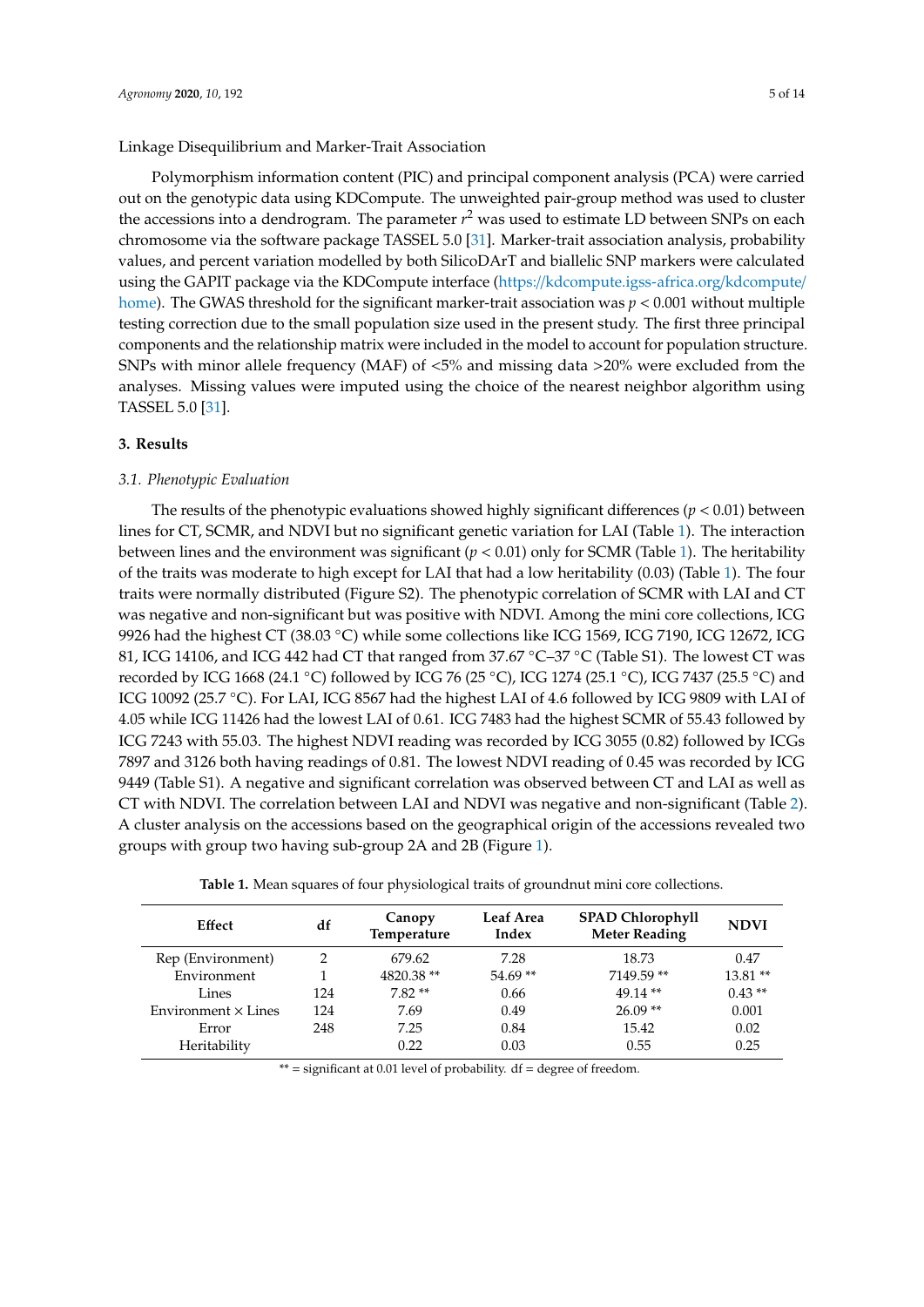|                                                               | <b>SPAD Chlorophyll Meter Reading</b> | Leaf Area Index | <b>Canopy Temperature</b> | Normalized Difference Vegetative Index (NDVI) |
|---------------------------------------------------------------|---------------------------------------|-----------------|---------------------------|-----------------------------------------------|
| SPAD (Soil Plant Analysis<br>Development) chlorophyll reading |                                       |                 |                           |                                               |
| Leaf area index                                               | $-0.03$<br>0.72                       |                 |                           |                                               |
| Canopy temperature                                            | $-0.16$<br>0.08                       | $-0.19$<br>0.03 |                           |                                               |
| <b>NDVI</b>                                                   | 0.08<br>0.37                          | 0.12<br>0.19    | $-0.25$<br>0.01           |                                               |

Table 2. Correlation between physiological traits of groundnut mini core collections (above value = correlation and below value are p-values).

<span id="page-5-0"></span>

<span id="page-5-1"></span>**Figure 1.** Dendrogram from unweighted pair-group clustering of accession based on the geographical distribution of the mini core collections.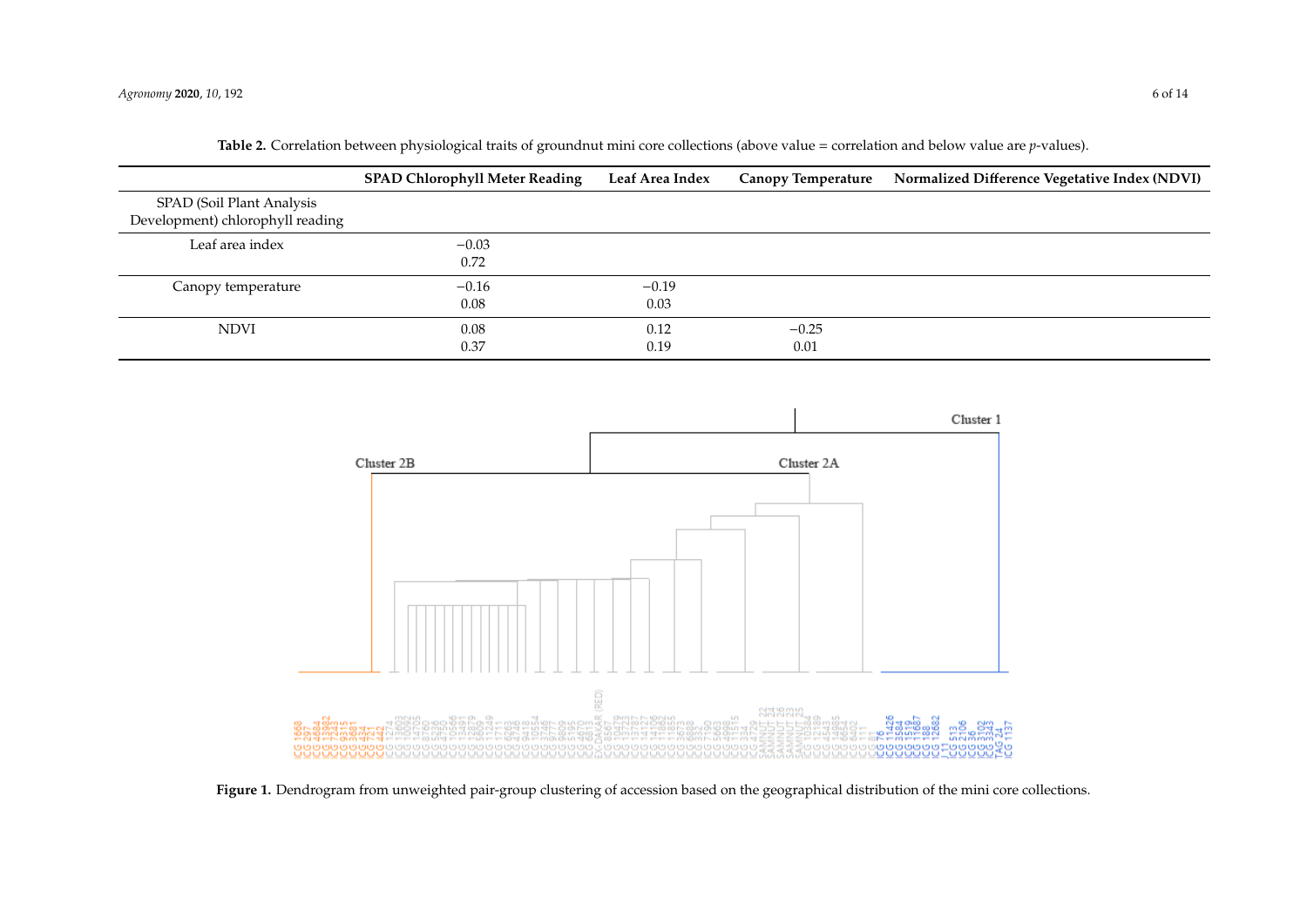#### *3.2. Marker Data*

The DArTseq genotyping produced 3591 biallelic SNP markers of which 3396 had a call rate that exceeded 70%. The average PIC of the 3396 markers was 0.077. Of the 3396 markers, just 396 had a MAF that exceeded 0.05. A total of 3124 markers were successfully assigned to their chromosome by mapping them to the A and B genomes: 368 (11.8%) were aligned to only the A genome, 449 (14.4%) to only the B genome, and 2308 (73.8%) to both genomes. Over 73% of the markers that aligned with both the A and B genomes were assigned to homoeologous chromosomes and the correlation of their position on those two sets of homologues was 0.87. In the principal component (PC) analyses of the data from the 3,124 markers assigned to a chromosome(s), the first PC accounted for 61% of the variation and the first two PCs accounted for 78% of the variation (Figure [2\)](#page-6-0). Cluster analysis of the marker data suggested two groups of lines with one group having two subgroups named 2A and 2B (Figure S3). *Agronomy* **2019**, *9*, x FOR PEER REVIEW 2 of 15

<span id="page-6-0"></span>

**Figure 2.** Graph of the scores of the first two principal components of the analysis of the marker data **Figure 2.** Graph of the scores of the first two principal components of the analysis of the marker data from the groundnut mini core collection. from the groundnut mini core collection.

The DArTseq genotyping produced 12,693 dominant silico markers with a call rate that also mediation of the call rate that also exceeded 70%. Only 2349 (18.5%) of these had a minor allele frequency (MAF) > 0.05. The average exceeded 70%. Only 2349 (18.5%) of these had a minor allele frequency (MAF) > 0.05. The average PIC of the 2349 markers was 0.070. A total of 12,611 markers were given chromosome assignments: 1709  $(13.6\%)$  were aligned to only the A genome, 2502  $(19.8\%)$  to only the B genome, and 8400  $(66.7\%)$  to to both genomes. Over 76% of the markers aligned with both the A and B genomes were assigned to both genomes. Over 76% of the markers aligned with both the A and B genomes were assigned to homoeologous chromosomes and the correlation of their position on those two sets of homologues homoeologous chromosomes and the correlation of their position on those two sets of homologues was 0.91. This reflects the common origin of the A and B genomes. was 0.91. This reflects the common origin of the A and B genomes.

There was some evidence for the inter-genome exchange of genes between non-homoeologous There was some evidence for the inter-genome exchange of genes between non-homoeologous chromosomes. A set of 46 markers located in a 16.72 Mbp region of chromosome A08 was also found chromosomes. A set of 46 markers located in a 16.72 Mbp region of chromosome A08 was also found in a 73.95 Mbp region of B07. The correlation of positions for the 46 markers was 0.769. Another set in a 73.95 Mbp region of B07. The correlation of positions for the 46 markers was 0.769. Another set of of 20 markers spanning a 3.93 Mbp region of chromosome A02 and an 11.67 Mbp region of B09 were 20 markers spanning a 3.93 Mbp region of chromosome A02 and an 11.67 Mbp region of B09 were also also found (Figures S4 and S5). The correlation of positions for the 46 markers was −0.604 showing found (Figures S4 and S5). The correlation of positions for the 46 markers was −0.604 showing any putative exchange involved an inversion.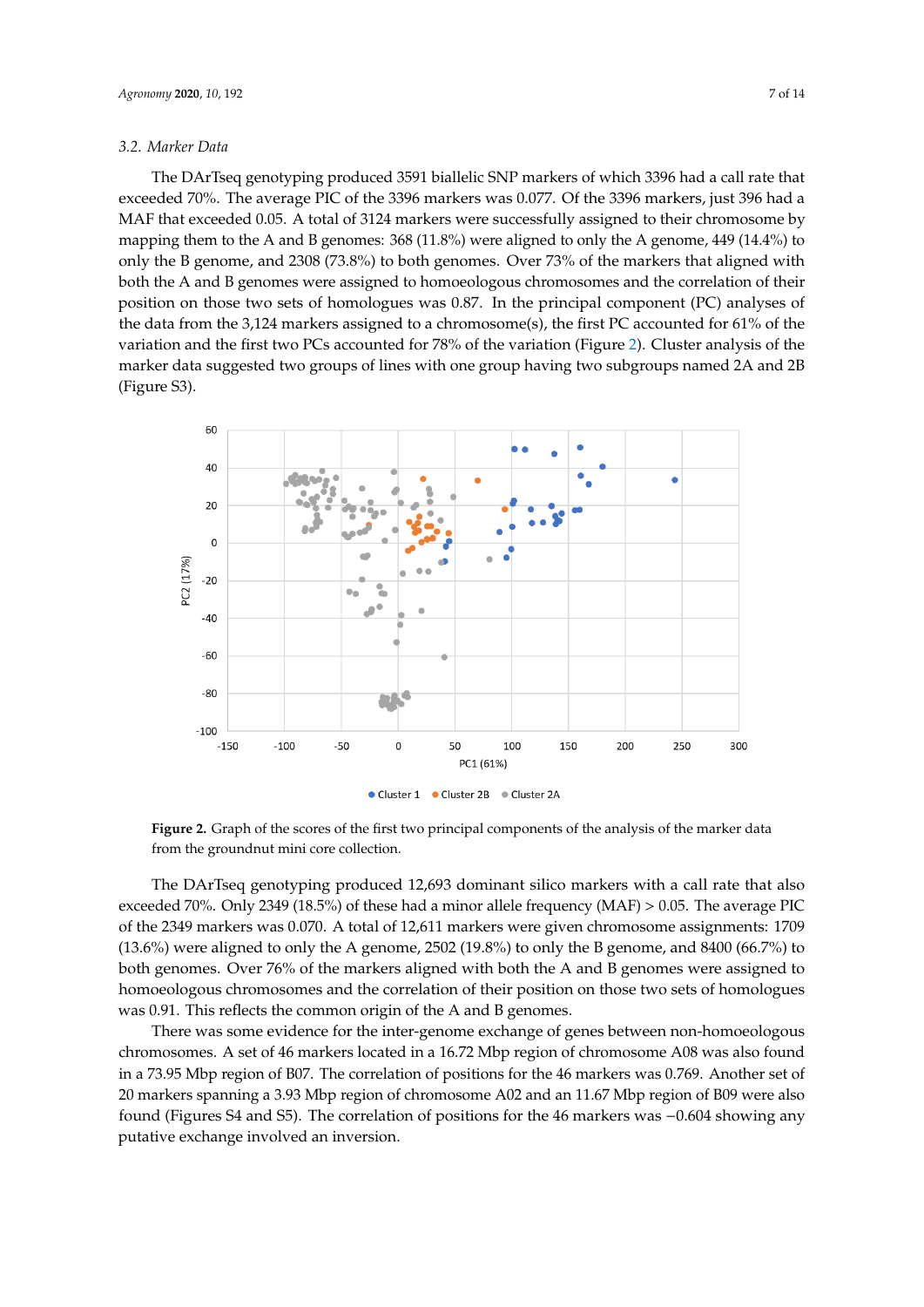#### *3.3. Linkage Disequilibrium*

Linkage disequilibrium analysis conducted using 305,919 loci pairs within chromosomes showed that 36.3% of loci pairs had significant LD (Table S1). Furthermore, 9592 (3.14%) of the pairs were in complete LD ( $r^2 = 1$ ). There was a rapid decline in LD with distance and the correlation analysis revealed negative correlation ( $r = -0.0795$ ) between the LD ( $R^2$ ) and the physical distance; as well as between the  $R^2$  and *p*-value ( $r = -0.5381$ ), revealing the existence of linkage decay (Figure S6).

# *3.4. Marker-Trait Association*

Due to the insignificant genotype by environment interaction for all traits except for SCMR, the GWAS was performed using phenotypic BLUPs estimated over all environments. The marker-trait association (MTA) analysis was done for both the dominant silico and biallelic SNP markers. However, significant associations were only detected from the dominant silico markers and none was detected from the biallelic SNP markers. Only the MTAs from the dominant silico markers that had *p*-values < 0.001 (Table [3\)](#page-8-0) were considered as significant for all traits (details of significant MTAs with *p*-values between 0.05 and 0.001 are presented in Table S2). We found 20 MTAs with 11 markers (Table [3\)](#page-8-0). Two markers (M1, M2) identified four possible loci for LAI. Marker M1 was associated with chromosomes A03 and B03 with allelic effects of −1.33 and −1.31, respectively while M2 was associated with chromosomes A06 and B07 with allelic effects of 1.96 and 1.97, respectively. The individual markers explained 6.8% to 7.3% of the total phenotypic variation observed (Table [3\)](#page-8-0). Thirteen loci within seven markers (M3–M9) showed MTAs with CT and six of these markers (M3–M8) were located in chromosomal regions on both the A and B genomes. The CT markers explained between 9.6% to 16.6% of the variation observed and all had negative allelic effects. One marker (M10) on chromosome B05 was found to be associated with SCMR and explained 20.8% of the observed phenotypic variation with an allelic effect of −11.65. Another marker (M11) located on chromosomes A04 and B02 was associated with NDVI and had an allelic effect of 0.16 for both chromosomes. From all the 20 MTAs detected, the B genome had 11 and the A genome had nine. An equal number of associations were found on each genome except for CT and SCMR. The A genome had six MTAs and the B genome had seven MTAs for CT. The MTA with SCMR was exclusively detected on the B genome.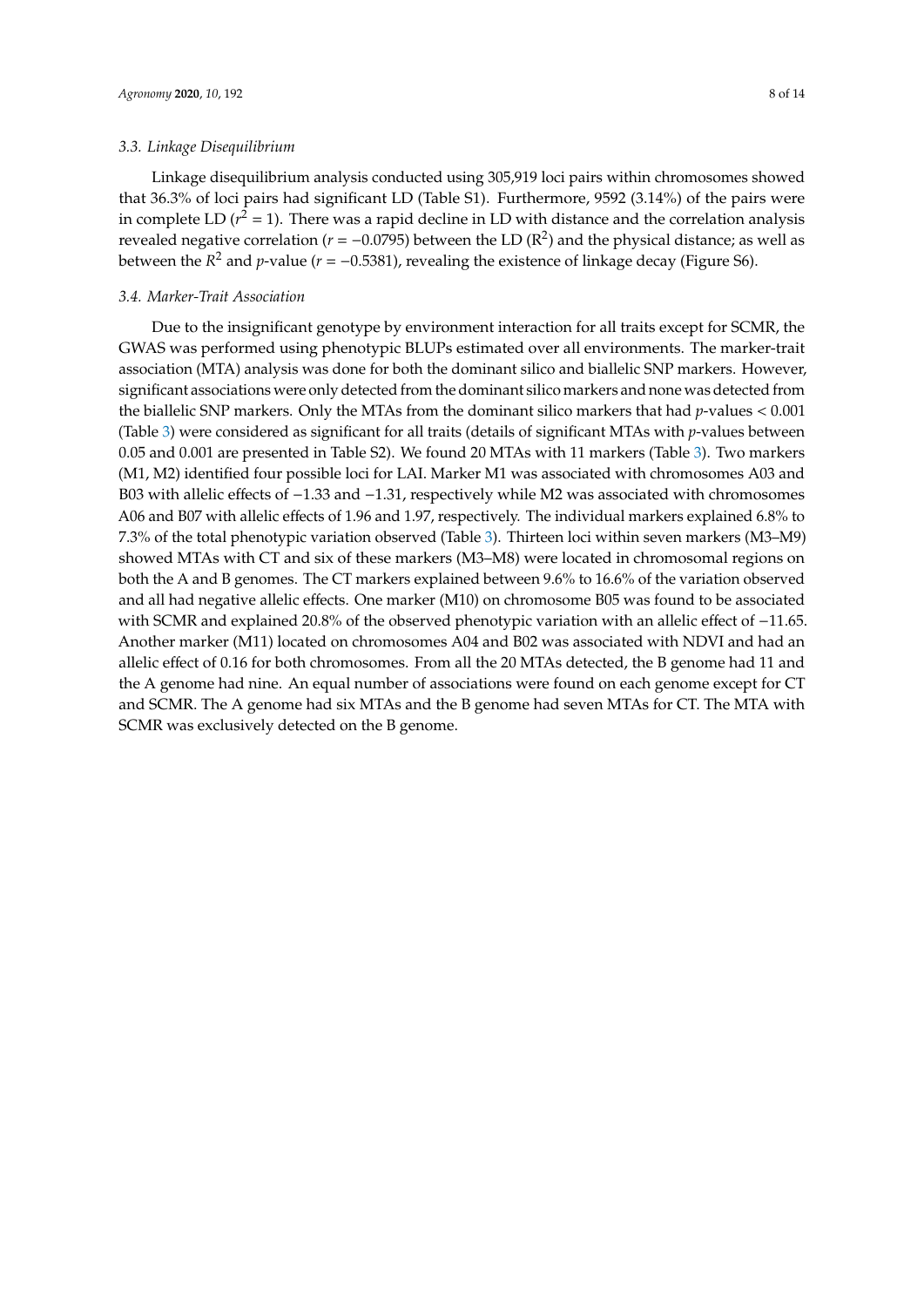<span id="page-8-0"></span>

| <b>Trait</b>                   |                | Marker    | Chromosome | Position (Mbp) | $p$ -Value            | Marker $R^2$ | <b>Allelic Effect</b> |
|--------------------------------|----------------|-----------|------------|----------------|-----------------------|--------------|-----------------------|
| Leaf area index                | M1             | 100028731 | A03        | 112.30         | 0.0007                | 0.073        | $-1.33$               |
|                                | M1             | 100028731 | <b>B03</b> | 114.70         | 0.00084               | 0.068        | $-1.31$               |
|                                | M <sub>2</sub> | 100055743 | A06        | 29.59          | 0.00089               | 0.069        | 1.96                  |
|                                | M <sub>2</sub> | 100055743 | <b>B07</b> | 39.39          | 0.00083               | 0.068        | 1.97                  |
| Canopy temperature             | M3             | 100002202 | A02        | 14.18          | 0.00099               | 0.098        | $-1.74$               |
|                                | M <sub>3</sub> | 100002202 | <b>B02</b> | 17.44          | 0.00089               | 0.097        | $-1.95$               |
|                                | M4             | 100006533 | A03        | 12.02          | $2.06 \times 10^{-5}$ | 0.166        | $-4.27$               |
|                                | M <sub>4</sub> | 100006533 | <b>B03</b> | 14.68          | $2.19 \times 10^{-5}$ | 0.163        | $-4.22$               |
|                                | M <sub>5</sub> | 100057474 | A05        | 4.01           | 0.00017               | 0.128        | $-2.86$               |
|                                | M <sub>5</sub> | 100057474 | <b>B05</b> | 3.92           | 0.00018               | 0.125        | $-2.87$               |
|                                | M6             | 100007799 | A05        | 4.75           | 0.00078               | 0.102        | $-2.33$               |
|                                | M6             | 100007799 | <b>B05</b> | 4.84           | 0.00046               | 0.109        | $-2.56$               |
|                                | M7             | 100008002 | A08        | 7.71           | 0.00097               | 0.098        | $-2.29$               |
|                                | M <sub>7</sub> | 100008002 | <b>B07</b> | 113.51         | 0.00057               | 0.105        | $-2.52$               |
|                                | M8             | 100007218 | A10        | 78.51          | 0.00069               | 0.104        | $-1.51$               |
|                                | M8             | 100007218 | <b>B10</b> | 103.61         | 0.00062               | 0.104        | $-1.49$               |
|                                | M <sup>9</sup> | 100002387 | <b>B01</b> | 135.56         | 0.00097               | 0.096        | $-4.75$               |
| SPAD chlorophyll meter reading | M10            | 100000269 | <b>B05</b> | 17.00          | 0.00099               | 0.208        | $-11.65$              |
| <b>NDVI</b>                    | M11            | 100118763 | A04        | 67.54          | 0.00069               | 0.070        | 0.16                  |
|                                | M11            | 100118763 | <b>B02</b> | 106.74         | 0.001                 | 0.066        | 0.16                  |

**Table 3.** Marker-trait associations of four physiological traits of groundnut in the groundnut mini core collection.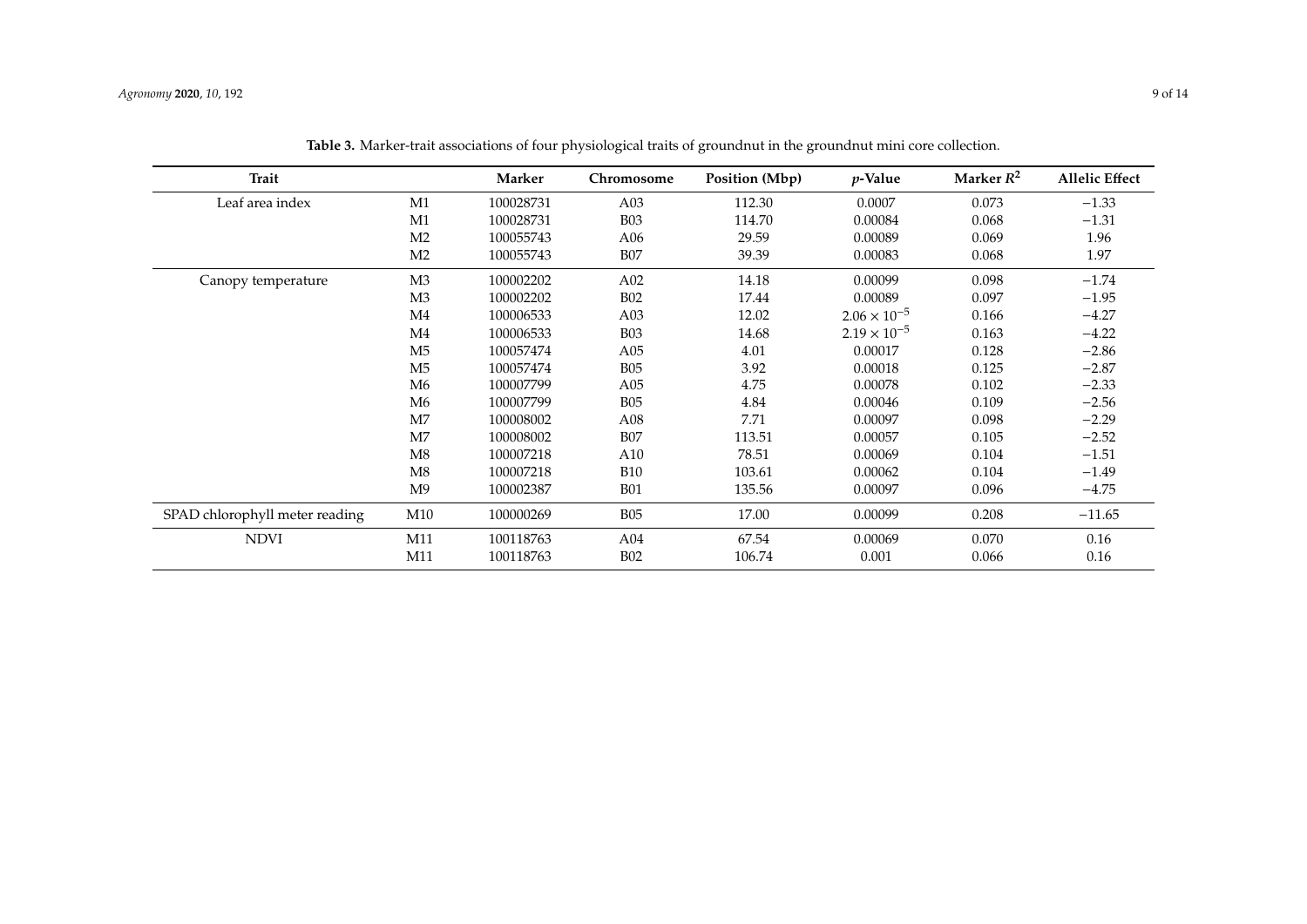## **4. Discussion**

The core, mini core, and reference collections developed by several germplasm resource centers are significant sources of genetic variation. By screening these groundnut sources, sources of tolerance or resistance to traits needed for the development of climate-smart varieties can be identified. Physiological traits such as LAI, SCMR, canopy conductance and canopy temperature are important measures of agronomic response to yield under water stress [\[32\]](#page-13-3). The phenotypic evaluation showed that the groundnut collections varied significantly for the physiological traits except for LAI (Table [1\)](#page-4-0). Nageswara Rao et al. [\[7\]](#page-11-6) also reported similar specific leaf area between peanut genotypes. These physiological traits (LAI, CT, SCMR, and NDVI) are important in improving productivity and are used as indirect indices for improving drought tolerance in peanut [\[8\]](#page-11-7). Traits such as SCMR and NDVI determine the photosynthetic potential of plants and have been reported to be highly associated with yield and can be effective as in-season predictors of yield [\[33,](#page-13-4)[34\]](#page-13-5). Some of the identified mini cores with desirable physiological traits can be integrated into breeding programs for the development of varieties that are drought tolerant. The heritability of CT, SCMR, and NDVI ranged from moderate to high and contribution of genetics to the phenotypic variation in LAI was low. The low correlation coefficients between most of the traits suggests that the traits are fairly independent (Table [2\)](#page-5-0).

The low genetic diversity of both SNP and silico markers and their non-distinct separation on the PC plot suggests that the populations were not highly structured. The two groups of mini core collections and one group having two subgroups as suggested by the marker data may be due to different origins of the collections as evident from the cluster analysis of the accessions based on origins. Cluster 1 consisted solely of accessions from India while cluster 2B consisted of only USA accessions. The accessions from other countries were all grouped in cluster 2A. Pandey et al. [\[10\]](#page-12-1) also observed three groups in groundnut using SSR and DArT markers. The A genome is more conserved because it has fewer markers than the B genome. Both markers systems assigned a similar portion of the markers to both genomes pointing to a common ancestry of the collections. While many polymorphic markers were detected, a large portion had MAF < 0.05 and the average PIC values for both types of markers were very low; about 0.07. Taken together, the results of the current study support earlier reports on the low polymorphism rate and low genetic diversity of groundnut [\[35](#page-13-6)[–37\]](#page-13-7).

In general, most markers assigned to the A and B genomes were assigned to homoeologous positions and their genetic positions in the A and B genome were highly correlated and suggest that their position in the genomes has been mostly conserved since evolving from their common ancestor. Of the markers mapped to non-homoeologous chromosomes in the A and B genome there was some evidence for the exchange of chromosome segments between chromosomes A02 and B09 and then A08 and B07.

Linkage disequilibrium analysis showed that about 36% of loci pairs were in significant LD (*p* < 0.05) and 3.14% of the pairs were in complete LD with an average distance of 31 kb among these pairs, indicating that LD extended quite some distance in groundnut. This is not surprising given the low polymorphism rate and PIC values in groundnut which means that detectable recombination is likely to be very low. Several studies have reported LD decay with distance [\[10,](#page-12-1)[38,](#page-13-8)[39\]](#page-13-9) which agrees with the findings of the present study.

GWAS has created a considerable need for downstream studies including genetics, physiology, and biochemistry to ascertain genotype–phenotype associations that can be used to decipher the underlying mechanisms for intricate traits such as yield and stress responses [\[31\]](#page-13-2). The current study revealed 20 significant MTAs (*p* < 0.001) involving 11 markers. The *p*-values used for identifying significant MTAs were not adjusted using multiple testing corrections because of the small sample size used in the study and we want to be able to identify QTL of moderate effect. Our analysis cannot distinguish if a single marker on more than one chromosome exhibits MTA independently or is a result of additive contribution from the two homoeologous chromosomes. Markers associated with physiological traits show uneven distribution among chromosomes and between the genomes. Chromosome B05 of the B genome houses three markers that showed MTA with CT and SCMR. In addition, two markers each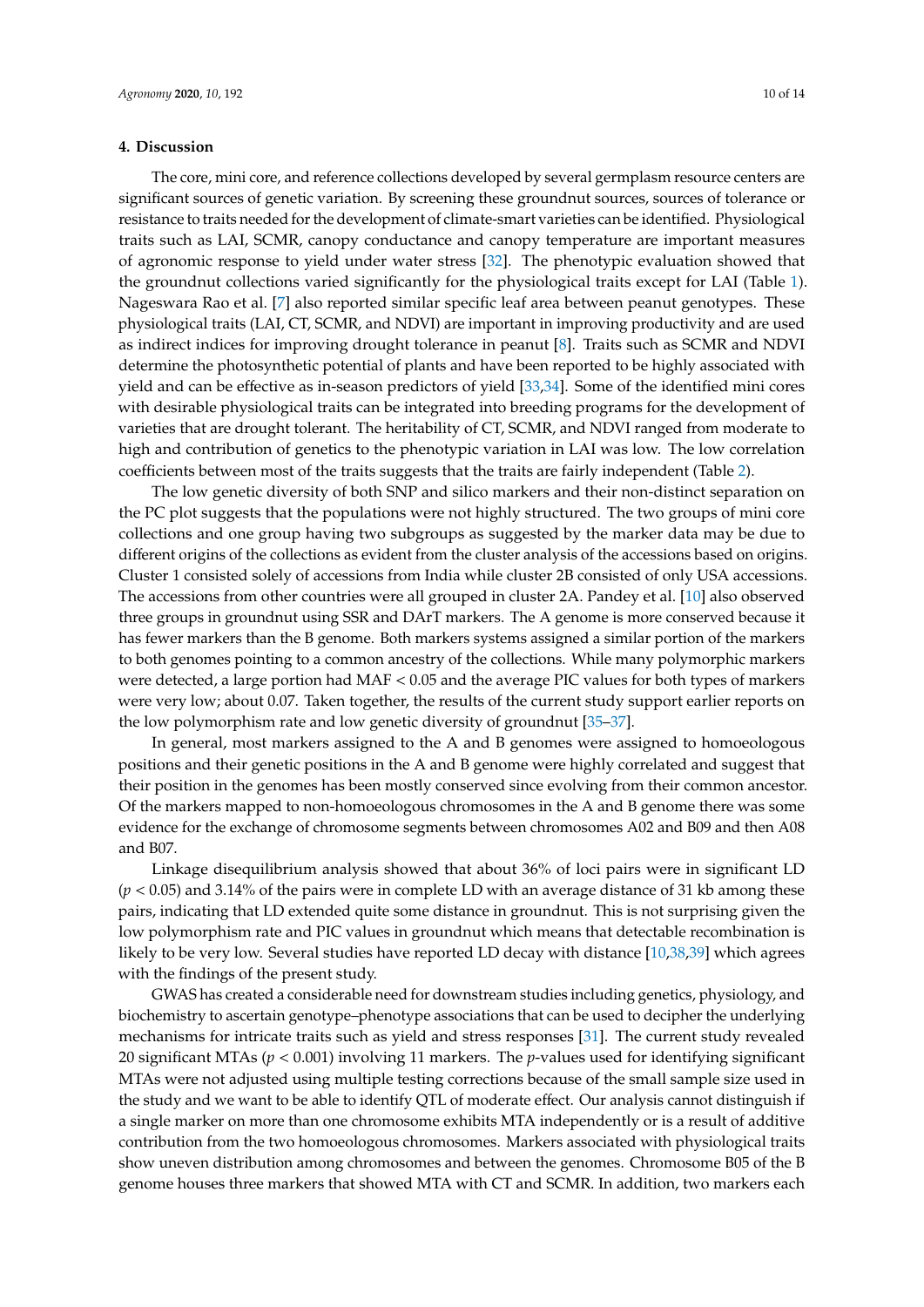were found on chromosomes A03, B03 and A05. Genome-wise comparison showed that all the eleven markers detected are found on B-genome while only 9 were found on the A genome. Three of these markers (M2, M7, and M11) are found on non-homoeologous chromosomes. It is possible that some chromosome rearrangement has caused the marker sequence to appear on different homeologs in the course of evolution of groundnut, although an error in sequencing or bioinformatics alignment can result in a similar outcome. Validation studies will, therefore, be needed to see if these markers are identifying one locus or perhaps a locus duplicated in the two genomes. The allelic effects of the markers identified for CT and SCMR were negative which shows that the markers are identified in genomic regions that have decreasing effects for these traits. Plants with lower CT are preferred in drought-prone areas because the lower CT enables the plant to reduce its transpiration rate and therefore conserved moisture [\[8\]](#page-11-7). However, for SCMR, groundnut genotypes with higher SCMR are preferred to maintain healthy vegetation which will promote kernel yield. The marker identified for NDVI had an increasing effect on the phenotype while for LAI, M1 had a decreasing effect and M2 had an increasing effect. Though the difference between the accessions was not significant phenotypically for LAI, the two markers were identified to be associated with LAI. A previous study reported the additive and additive  $\times$  additive gene actions for specific leaf area in groundnut [\[40\]](#page-13-10). We would assume that the contrasting effects of M1 and M2 might act additively and lead to insignificance of the overall difference in LAI between the accessions. Nevertheless, the identified markers could be used for selection of LAI genomic region in groundnut. Furthermore, after validation of all the identified markers, they can be deployed in marker-assisted breeding for the selection of groundnut genotypes with desirable physiological traits.

Pandey et al. [\[10\]](#page-12-1) used SSR markers to identify some significant MTAs for physiological traits including LAI and SCMR in groundnut which were also observed in the present study. All the Four MTAs identified for LAI were associated with two markers (M1 and M2) found among which the MTA on chromosomes A06 and B07 may be the same as those previously identified by Pandey et al. [\[10\]](#page-12-1) for total leaf area and leaf area respectively. Eight of the thirteen (13) MTAs identified for CT are associated with four markers located on homoeologous chromosomes in both A and B genomes. The one MTA associated with M1 was located on chromosome B05 but absent on its homeolog. Interestingly, M10 accounts for >20% of the phenotypic variation in SCMR and is different from the previously reported loci on A06 [\[11\]](#page-12-18). It is therefore suggested to be novel. Markers M5 and M6 were in high LD and may possibly suggest the same MTA. The two markers associated with NDVI were located on both the A and B genome but on different chromosomes.

From the analysis, most of the MTAs identified on the A subgenome were also identified on the respective homoeologous chromosome on the B subgenome. Argawal et al. [\[13\]](#page-12-2) reported that a significant proportion of marker loci with assigned physical locations to the chromosome of one genome were mapped to respective homeologous positions on chromosomes of the other genome. Our results support this hypothesis as the correlation of markers positions between the A and B genome exceeded 0.87 for both marker types. Most of the homeologous MTAs were seen between chromosomes A03 and B03 which is similar to the study of Argawal et al. [\[13\]](#page-12-2). Other homeologous MTAs detected in the present study are located between chromosomes A02 and B02, and A05 and B05. Homeologous mapping of QTLs in groundnut has also been reported between chromosomes A07 and B07, and A08 and B08 [\[41\]](#page-13-11). We found some evidence for genetic exchanges occurring between the groundnuts genomes as reported earlier [\[38\]](#page-13-8). Also, many similar markers were placed on the genetic map on different chromosomes. The possible translocation we noted does not appear to be terminal or reciprocal unlike the translocations noted by Farre et al. [\[42\]](#page-13-12). Translocations of markers have been previously reported in groundnut [\[13](#page-12-2)[,41\]](#page-13-11). Some of these observed 'translocated' markers might be also due to miss-assignments because of the highly repetitive structure of the groundnut genome [\[37\]](#page-13-7).

From the present study, the DArTs markers showed the highest reproducibility and consistency than the SNP markers. The DArTseq approach generated a large set of useful SNPs with broad genome coverage which represented both coding and non-coding regions thereby allowing for the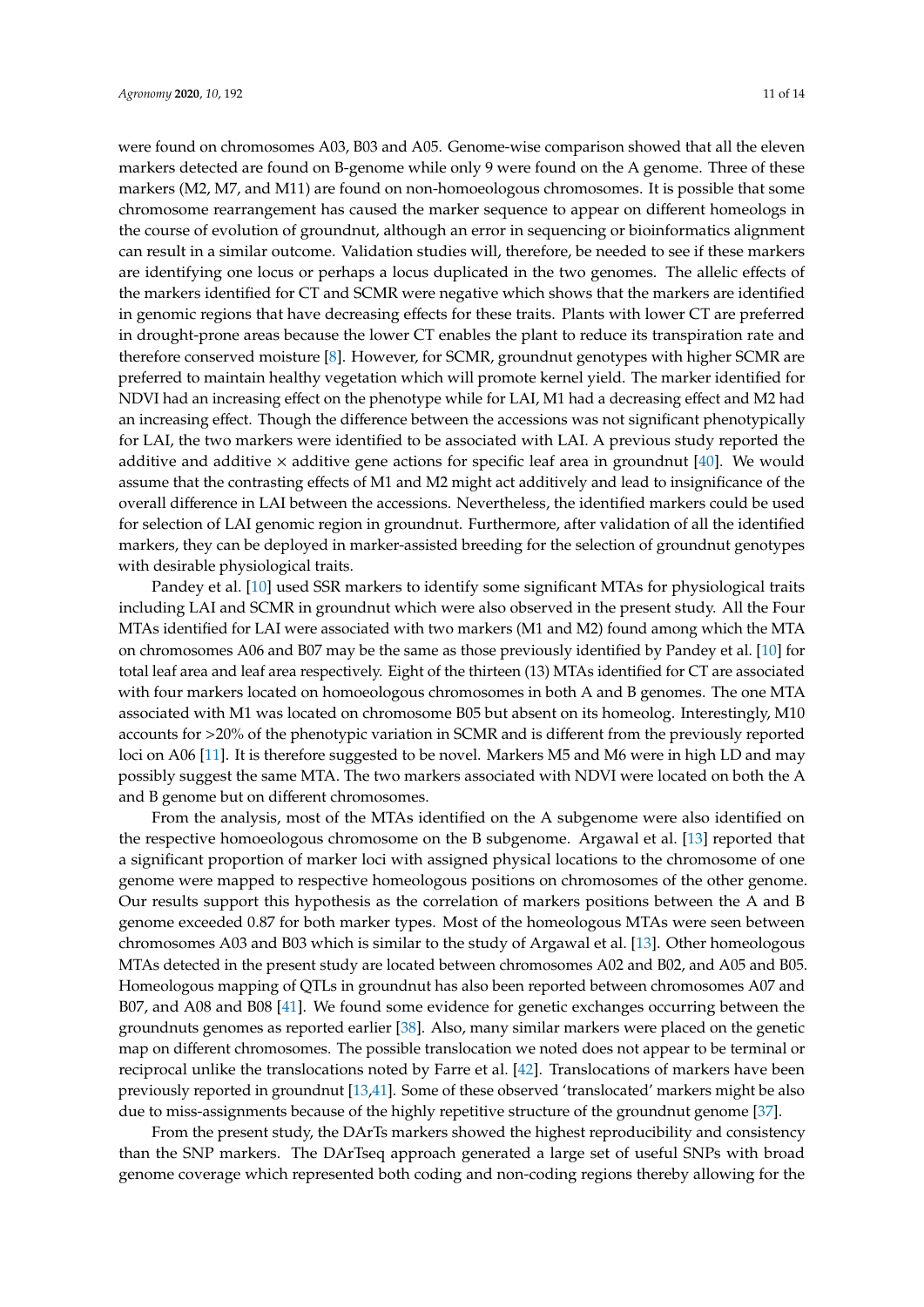accurate assessment of structure and quantity of genetic diversity in the mini core collections. This study identified a total of 20 highly significant marker-trait associations for four physiological traits of importance in groundnut; LAI, CT, SCMR, and NDVI. Chromosome B05 of the B genome contained more markers associated with drought surrogate physiological traits in groundnut. The markers identified in this study can serve as useful genomic resources to initiate marker-assisted selection and trait introgression of groundnut for drought tolerance. The identified MTAs can also be used for fine mapping and cloning of the underlying genes. Further studies are required to validate significant markers identified in the present study using a larger population size.

**Supplementary Materials:** The following are available, Table S1: Table S1-Name, botanical grouping, origin and physiological performances of the mini core collections. Table S2: LD of markers for A and B genomes, Table S3: Significant marker-trait associations, Figure S1: Weather information for (A) Minjibir 2015 and (B) BUK 2017. Figure S2: Histogram of BLUP of leaf area index (LAI), canopy temperature (CT), chlorophyll content (SPAD) and NDVI from the groundnut mini core collection. Figure S3: Dendrogram from unweighted pair-group clustering of accession from the mini core collections. Figure S4: Distribution of markers on A genome of the groundnut accessions, Figure S5: Distribution of markers on the B genome of the groundnut accessions. Figure S6: Scatter plot showing the association between linkage disequilibrium (*r*<sup>2</sup>) and distance (a) and significance of the *r*<sup>2</sup> value (b).

**Author Contributions:** Conceptualization, A.S.S. and B.N.M.; Methodology, A.S.S., C.S., B.N.M. and J.C.; software, A.S.S. and C.S.; validation, A.S.S., C.S. and B.N.M.; formal analysis, A.S.S., C.S., M.C. and A.M.I.; investigation, A.S.S., B.N.M., Z.L.M. and J.C.; resources, B.N.M., H.A.A., C.S. and S.G.M.; Data curation, A.S.S., C.S., M.C. and A.M.I.; writing—original draft preparation, A.S.S. and C.S.; writing—review and editing, C.S., H.A.A., B.N.M., A.M.I., Z.L.M. and S.G.M.; supervision, A.S.S., B.N.M., C.S. and S.G.M.; project administration, H.A.A. and S.G.M.; funding acquisition, B.N.M., A.S.S. and S.G.M. All authors have read and agreed to the published version of the manuscript.

**Funding:** This research was funded by International Livestock Research Institute, Nairobi, Kenya, *Biosciences eastern and central Africa (BecA-ILRI Hub)*, Nairobi, Kenya and Diversity Arrays Technology Pty Ltd. (DArT), Australia through the Integrated Genotyping Service and Support (IGSS) platform for Africa. International Crop Research for the Semi-Arid Tropics (ICRISAT), Kano Station, Nigeria, also provides funding for the field phenotyping and part of the genotyping work. There is no grant number attached to the funding received for this research.

**Acknowledgments:** We acknowledged the IGSS for some bioinformatics analysis and data interpretation. We also acknowledge the support of ICRISAT, Kano Station, Nigeria, for the field phenotyping.

**Conflicts of Interest:** The authors declare no conflict of interest.

# **References**

- <span id="page-11-0"></span>1. FAOSTAT. Crops. Food and Agriculture Organization of the United Nations. 2017. Available online: http://[www.fao.org](http://www.fao.org/faostat/en/#data/QC)/faostat/en/#data/QC (accessed on 3 February 2018).
- <span id="page-11-1"></span>2. Padi, F.K. Genotype × Environment Interaction for Yield and Reaction to Leaf Spot Infections in Groundnut in Semiarid West Africa. *Euphytica* **2008**, *164*, 143–161. [\[CrossRef\]](http://dx.doi.org/10.1007/s10681-008-9677-6)
- <span id="page-11-2"></span>3. Suther, M.S.; Patel, D.M. Yield and Nutrient Absorption by Groundnut and Iron Availability in Soil as Influenced by Lime and Soil Water. *J. Indian Soc. Soil Sci.* **1992**, *40*, 594–596.
- <span id="page-11-3"></span>4. Singh, A.L.; Chaudhari, V. Macronutrient Requirement of Groundnut: Effects on Growth and Yield Components. *Indian J. Plant Physiol.* **2006**, *11*, 40–409.
- <span id="page-11-4"></span>5. Price, A.H.; Horton, P.; Jones, H.G.; Griffiths, H.; Cairns, J.E. Linking Drought-Resistance Mechanisms to Drought Avoidance in Upland Rice Using a QTL Approach: Progress and New Opportunities to Integrate Stomatal and Mesophyll Responses. *J. Exp. Bot.* **2002**, *53*, 989–1004. [\[CrossRef\]](http://dx.doi.org/10.1093/jexbot/53.371.989) [\[PubMed\]](http://www.ncbi.nlm.nih.gov/pubmed/11971911)
- <span id="page-11-5"></span>6. Pandey, M.K.; Monyo, E.; Ozias-Akins, P.; Liang, X.; Guimaraes, P.; Nigam, S.N.; Upadhyaya, H.D.; Janila, P.; Zhang, X.; Guo, B.; et al. Advances in Arachis Genomics for Peanut Improvement. *Biotechnol. Adv.* **2012**, *30*, 639–651. [\[CrossRef\]](http://dx.doi.org/10.1016/j.biotechadv.2011.11.001)
- <span id="page-11-6"></span>7. Nageswara Rao, R.C.; Talwar, H.S.; Wright, G.C. Rapid Assessment of Specific Leaf Area and Leaf Nitrogen in Peanut *(Arachis hypogaea* L.) Using a Chlorophyll Meter. *J. Agron. Crop. Sci.* **2001**, *186*, 175–182. [\[CrossRef\]](http://dx.doi.org/10.1046/j.1439-037X.2001.00472.x)
- <span id="page-11-7"></span>8. Luis, J.M.; Ozias-Akins, P.; Holbrook, C.C.; Kemerait, R.C., Jr.; Snider, J.L.; Liakos, V. Phenotyping Peanut Genotypes for Drought Tolerance. *Peanut Sci.* **2016**, *43*, 36–48. [\[CrossRef\]](http://dx.doi.org/10.3146/0095-3679-43.1.36)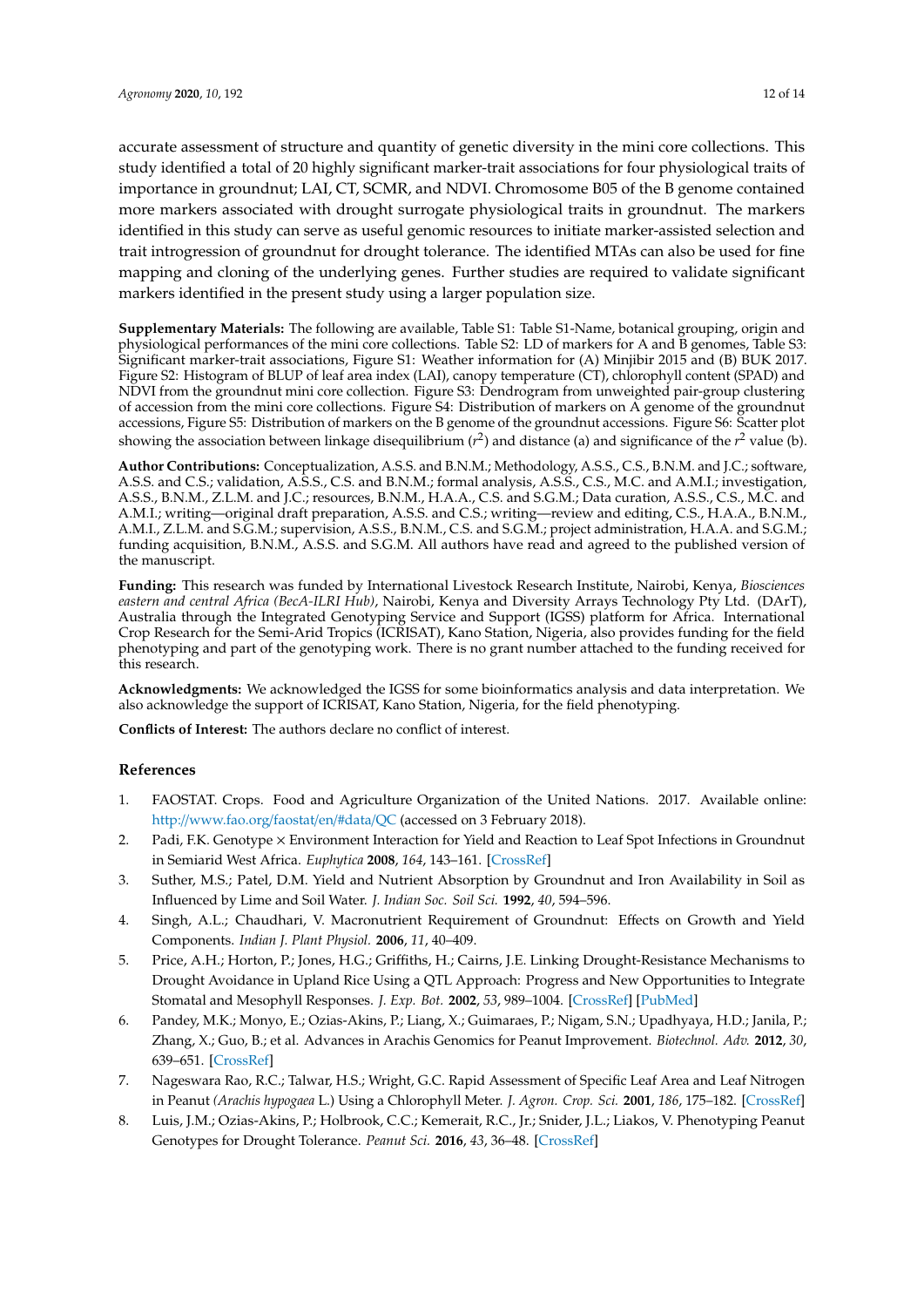- <span id="page-12-0"></span>9. Hussain, M.; Malik, M.A.; Farooq, M.; Ashraf, M.Y.; Cheema, M.A. Improving drought tolerance by exogenous application of glycinebetaine and salicylic acid in sunflower. *J. Agron. Crop. Sci.* **2008**, *194*, 193–199. [\[CrossRef\]](http://dx.doi.org/10.1111/j.1439-037X.2008.00305.x)
- <span id="page-12-1"></span>10. Pandey, M.K.; Upadhyaya, H.D.; Rathore, A.; Vadez, V.; Sheshshayee, M.S.; Sriswathi, M.; Govil, M.; Kumar, A.; Gowda, M.V.; Sharma, S.; et al. Genomewide Association Studies for 50 Agronomic Traits in Peanut Using the "reference Set" Comprising 300 Genotypes from 48 Countries of the Semi-Arid Tropics of the World. *PLoS ONE* **2014**, *9*, e105228. [\[CrossRef\]](http://dx.doi.org/10.1371/journal.pone.0105228)
- <span id="page-12-18"></span>11. Janila, P.; Venuprasad, R.; Abhishek, R.U.A.; Reddy, K.R.; Waliyar, F.; Nigam, S.N. Genetic Analysis of Resistance to Late Leaf Spot in Interspecific Groundnuts. *Euphytica* **2013**, *193*, 13–25.
- <span id="page-12-3"></span>12. Varshney, R.K.; Mohan, S.M.; Gaur, P.M.; Gangarao, N.V.; Pandey, M.K.; Bohra, A.; Sawargaonkar, S.L.; Chitikineni, A.; Kimurto, P.K.; Janila, P.; et al. Achievements and Prospects of Genomics-Assisted Breeding in Three Legume Crops of the Semi-Arid Tropics. *Biotechnol. Adv.* **2013**, *31*, 1120–1134. [\[CrossRef\]](http://dx.doi.org/10.1016/j.biotechadv.2013.01.001) [\[PubMed\]](http://www.ncbi.nlm.nih.gov/pubmed/23313999)
- <span id="page-12-2"></span>13. Agarwal, G.; Clevenger, J.; Pandey, M.K.; Wang, H.; Shasidhar, Y.; Chu, Y.; Fountain, J.C.; Choudhary, D.; Culbreath, A.K.; Liu, X.; et al. High-Density Genetic Map Using Whole-Genome Resequencing for Fine Mapping and Candidate Gene Discovery for Disease Resistance in Peanut. *Plant Biotechnol. J.* **2018**, *16*, 1954–1967. [\[CrossRef\]](http://dx.doi.org/10.1111/pbi.12930) [\[PubMed\]](http://www.ncbi.nlm.nih.gov/pubmed/29637729)
- <span id="page-12-4"></span>14. Willing, E.M.; Hoffmann, M.; Klein, J.D.; Weigel, D.; Dreyer, C. Paired-End RAD-Seq for de Novo Assembly and Marker Design without Available Reference. *Bioinformatics* **2011**, *27*, 2187–2193. [\[CrossRef\]](http://dx.doi.org/10.1093/bioinformatics/btr346) [\[PubMed\]](http://www.ncbi.nlm.nih.gov/pubmed/21712251)
- <span id="page-12-5"></span>15. Elshire, R.J.; Glaubitz, J.C.; Sun, Q.; Poland, J.A.; Kawamoto, K.; Buckler, E.S.; Mitchell, S.E. A Robust, Simple Genotyping-by-Sequencing (GBS) Approach for High Diversity Species. *PLoS ONE* **2011**, *6*, e19379. [\[CrossRef\]](http://dx.doi.org/10.1371/journal.pone.0019379) [\[PubMed\]](http://www.ncbi.nlm.nih.gov/pubmed/21573248)
- <span id="page-12-6"></span>16. Jaccoud, D.; Peng, K.; Feinstein, D.; Kilian, A. Diversity Arrays: A Solid State Technology for Sequence Information Independent Genotyping. *Nucleic Acids Res.* **2001**, *29*, E25. [\[CrossRef\]](http://dx.doi.org/10.1093/nar/29.4.e25) [\[PubMed\]](http://www.ncbi.nlm.nih.gov/pubmed/11160945)
- <span id="page-12-7"></span>17. Valdisser, P.; Pereira, W.J.; Almeida Filho, J.E.; Muller, B.S.F.; Coelho, G.R.C.; de Menezes, I.P.P.; Vianna, J.P.G.; Zucchi, M.I.; Lanna, A.C.; Coelho, A.S.G.; et al. In-Depth Genome Characterization of a Brazilian Common Bean Core Collection Using DArTseq High-Density SNP Genotyping. *BMC Genom.* **2017**, *18*, 423. [\[CrossRef\]](http://dx.doi.org/10.1186/s12864-017-3805-4)
- 18. Al-Abdallat, A.M.; Karadsheh, A.; Hadadd, N.I.; Akash, M.W.; Ceccarelli, S.; Baum, M.; Hasan, M.; Jighly, A.; Abu Elenein, J.M. Assessment of Genetic Diversity and Yield Performance in Jordanian Barley (*Hordeum Vulgare* L.) Landraces Grown under Rainfed Conditions. *BMC Plant Biol.* **2017**, *17*, 191. [\[CrossRef\]](http://dx.doi.org/10.1186/s12870-017-1140-1)
- <span id="page-12-8"></span>19. Abu Zaitoun, S.Y.; Jamous, R.M.; Shtaya, M.J.; Mallah, O.B.; Eid, I.S.; Ali-Shtayeh, M.S. Characterizing Palestinian Snake Melon (*Cucumis Melo* Var. *Flexuosus*) Germplasm Diversity and Structure Using SNP and DArTseq Markers. *BMC Plant Biol.* **2018**, *18*, 246.
- <span id="page-12-9"></span>20. Mousavi-Derazmahalleh, M.; Bayer, P.E.; Hane, J.K.; Valliyodan, B.; Nguyen, H.T.; Nelson, M.N.; Erskine, W.; Varshney, R.K.; Papa, R.; Edwards, D. Adapting Legume Crops to Climate Change Using Genomic Approaches. *Plant Cell Environ.* **2017**, *42*, 6–9. [\[CrossRef\]](http://dx.doi.org/10.1111/pce.13203)
- <span id="page-12-10"></span>21. Edae, E.A.; Byrne, P.F.; Haley, S.D.; Lopes, M.S.; Reynolds, M.P. Genome-Wide Association Mapping of Yield and Yield Components of Spring Wheat under Contrasting Moisture Regimes. *Theor. Appl. Genet.* **2014**, *127*, 791–807. [\[CrossRef\]](http://dx.doi.org/10.1007/s00122-013-2257-8)
- <span id="page-12-11"></span>22. Sneller, C.H.; Mather, D.E.; Crepieux, S. Analytical Approaches and Population Types for Finding and Utilizing QTL in Complex Plant Populations. *Crop Sci.* **2009**, *49*, 363–380. [\[CrossRef\]](http://dx.doi.org/10.2135/cropsci2008.07.0420)
- <span id="page-12-12"></span>23. Baird, S.J. Exploring Linkage Disequilibrium. *Mol. Ecol. Resour.* **2015**, *15*, 1017–1019. [\[CrossRef\]](http://dx.doi.org/10.1111/1755-0998.12424) [\[PubMed\]](http://www.ncbi.nlm.nih.gov/pubmed/26261040)
- <span id="page-12-13"></span>24. Upadhyaya, H.D.; Yadav, D.; Dronavalli, N.; Gowda, C.L.L.; Singh, S. Mini Core Germplasm Collections for Infusing Genetic Diversity in Plant Breeding Programs. *Electron. J. Plant Breed.* **2010**, *1*, 1294–1309.
- <span id="page-12-14"></span>25. Waliyar, F.; Kumar, K.V.K.; Diallo, M.; Traore, A.; Mangala, U.N.; Upadhyaya, H.D.; Sudini, H. Resistance to Pre-Harvest Aflatoxin Contamination in ICRISAT's Groundnut Mini Core Collection. *Eur. J. Plant Pathol.* **2016**, *145*, 901–913. [\[CrossRef\]](http://dx.doi.org/10.1007/s10658-016-0879-9)
- <span id="page-12-15"></span>26. Holbrook, C.C.; Anderson, W.F.; Pittman, R.N. Selection of a Core Collection from the U.S. Germplasm Collection of Peanut. *Crop Sci.* **1993**, *33*, 859–861. [\[CrossRef\]](http://dx.doi.org/10.2135/cropsci1993.0011183X003300040044x)
- <span id="page-12-16"></span>27. Upadhyaya, H.D.; Bramel, P.J.; Ortiz, R.; Singh, S. Developing a Mini Core of Peanut for Utilization of Genetic Resources. *Crop Sci.* **2002**, *42*, 2150–2156. [\[CrossRef\]](http://dx.doi.org/10.2135/cropsci2002.2150)
- <span id="page-12-17"></span>28. Upadhyaya, H.D.; Dwivedi, S.L.; Nadaf, H.L.; Singh, S. Phenotypic Diversity and Identification of Wild Arachis Accessions with Useful Agronomic and Nutritional Traits. *Euphytica* **2011**, *182*, 103. [\[CrossRef\]](http://dx.doi.org/10.1007/s10681-011-0518-7)